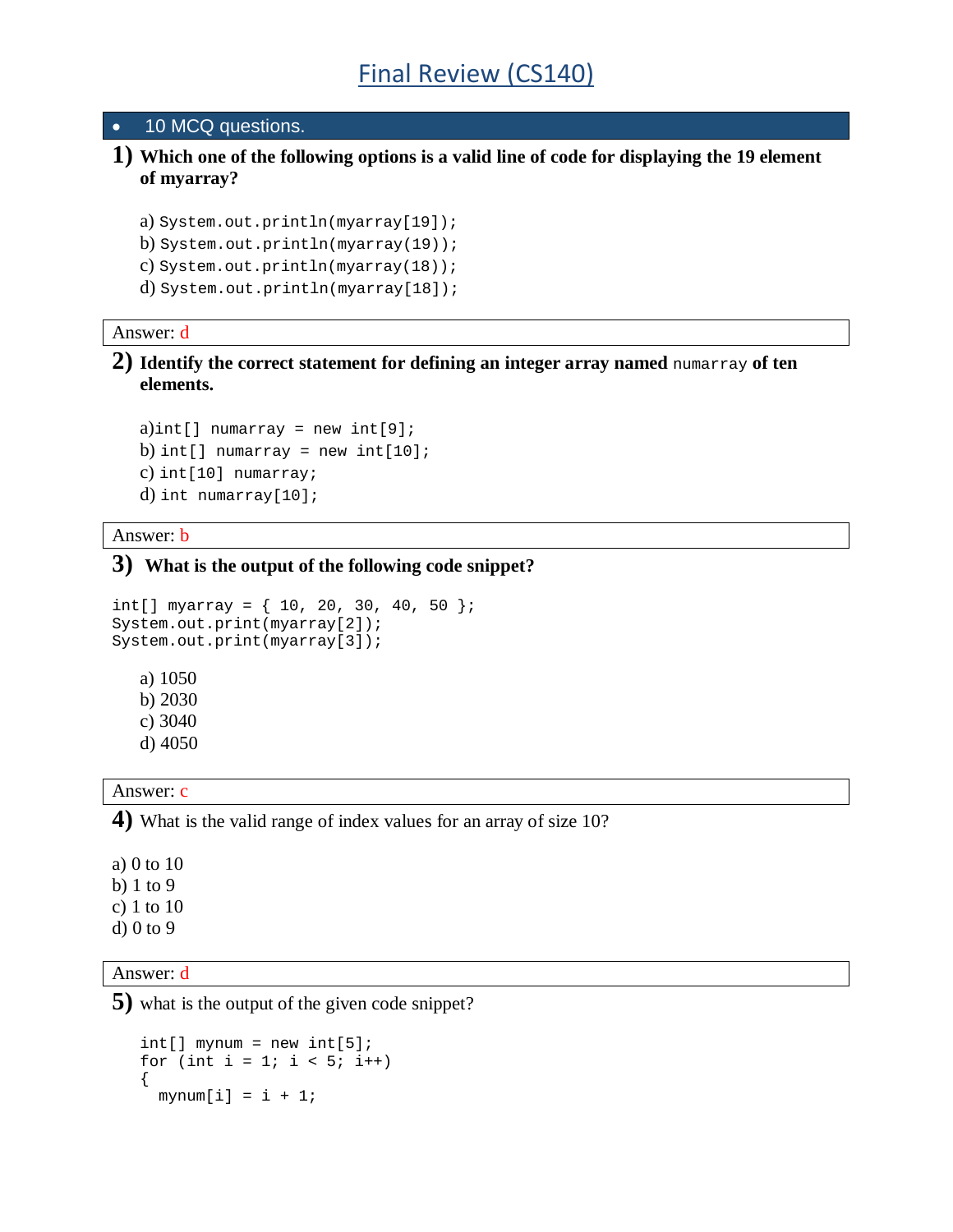## Final Review (CS140)

```
 System.out.print(mynum[i]);
 a) 2345
 b) 1234
 c) 1345
 d) 1111
```
Answer: a

**6)** Suppose you wish to write a method that returns the sum of the elements in the partially filled array myArray. Which is a reasonable method header?

```
a) public static int sum(int[] values)
b) public static int sum()
c) public static int sum(int[] values, int currSize)
d) public static int sum(int[] values, int size, int currSize)
```
Answer: C

**7)** Which one of the following statements is a valid initialization of an array named somearray of ten elements?

```
a) int[] somearray = \{ 0, 1, 2, 3, 4, 5, 6, 7, 8, 9 \};
b) int somearray [ ] = { 0, 1, 2, 3, 4, 5, 6, 7, 8, 9, 10 }c) int[10] somearray = { 0, 1, 2, 3, 4, 5, 6, 7, 8, 9 };
d) int somearray[10] = { 0, 1, 2, 3, 4, 5, 6, 7, 8, 9 };
```
Answer: a

**8)** When an array myArray is only partially filled, how can the programmer keep track of the current number of elements?

```
a) access myArray.length()
b) maintain a companion variable that stores the current number of elements
c) access myArray.currentElements()
d) access myArray.length() – 1
```
Answer: b

**9)** In a partially filled array, the number of slots in the array that are not currently used is

- a) the length of the array minus the number of elements currently in the array
- b) the number of elements currently in the array minus the length of the array
- c) the length of the array plus the number of elements currently in the array
- d) the number of elements currently in the array

Answer: a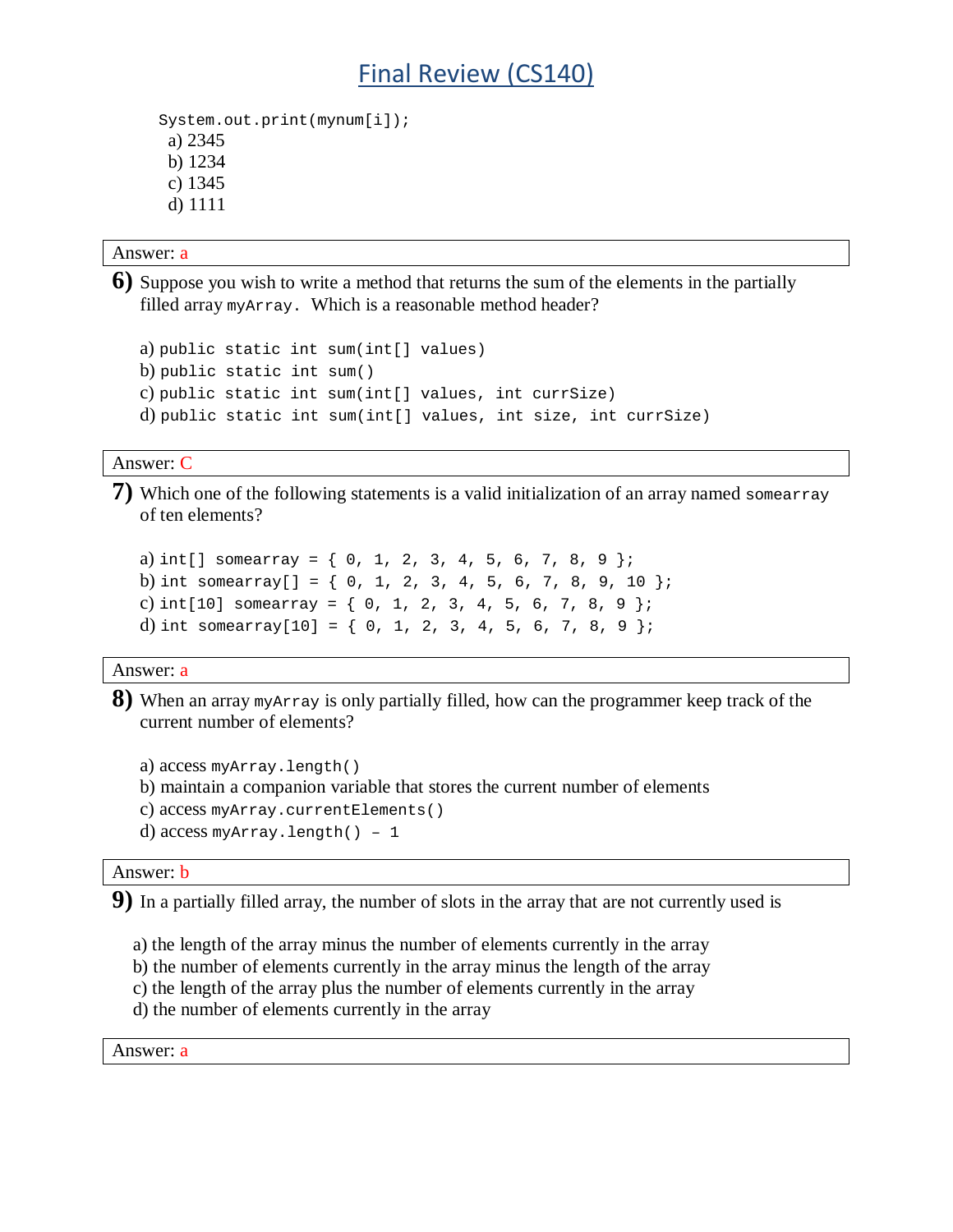## Final Review (CS140)

**10)** Complete the following code snippet with the correct enhanced for loop so it iterates over the array without using an index variable.

String[]  $arr = {$  "abc", "def", "ghi", "jkl" }; \_\_\_\_\_\_\_\_\_\_\_\_\_\_\_\_\_\_\_ { System.out.print(str); } a) for (String str : arr) b) for (str : String arr) c) for (str[] : arr) d) for  $(\arr[] : str)$ 

Answer: a

## • 10 True/False questions.

| ${\bf N}^{\circ}$       | <b>Questions</b>                                                                                      | <b>Answer</b> |              |
|-------------------------|-------------------------------------------------------------------------------------------------------|---------------|--------------|
|                         |                                                                                                       | <b>True</b>   | <b>False</b> |
| $\bf{1}$                | Array length $=$ maximum number of elements in array                                                  | V             |              |
| $\overline{2}$          | For each primitive type there is a <b>wrapper class</b> for storing values of<br>that type.           | V             |              |
| $\overline{\mathbf{3}}$ | Double is one of the eight primitive types. double is a class type.                                   |               |              |
| $\overline{\mathbf{4}}$ | To remove an element at an index, use the remove method:<br>names.remove $(1)$ ;                      | N             |              |
| $\overline{5}$          | Ordered array $\Rightarrow$ Move all elements following the element to be<br>removed to a upper index |               |              |
| 6                       | The process of checking all elements until you have found a match is<br>called a linear search        | V             |              |
| $\overline{7}$          | To set an element to a new value, use the set method: names.set $(2, 1)$<br>"Carolyn");               | V             |              |
| 8                       | ArrayList class manages a sequence of objects                                                         | V             |              |
| 9                       | In the arrays, Index starts at 1                                                                      |               |              |
| 10                      | Arrays have fixed length                                                                              |               |              |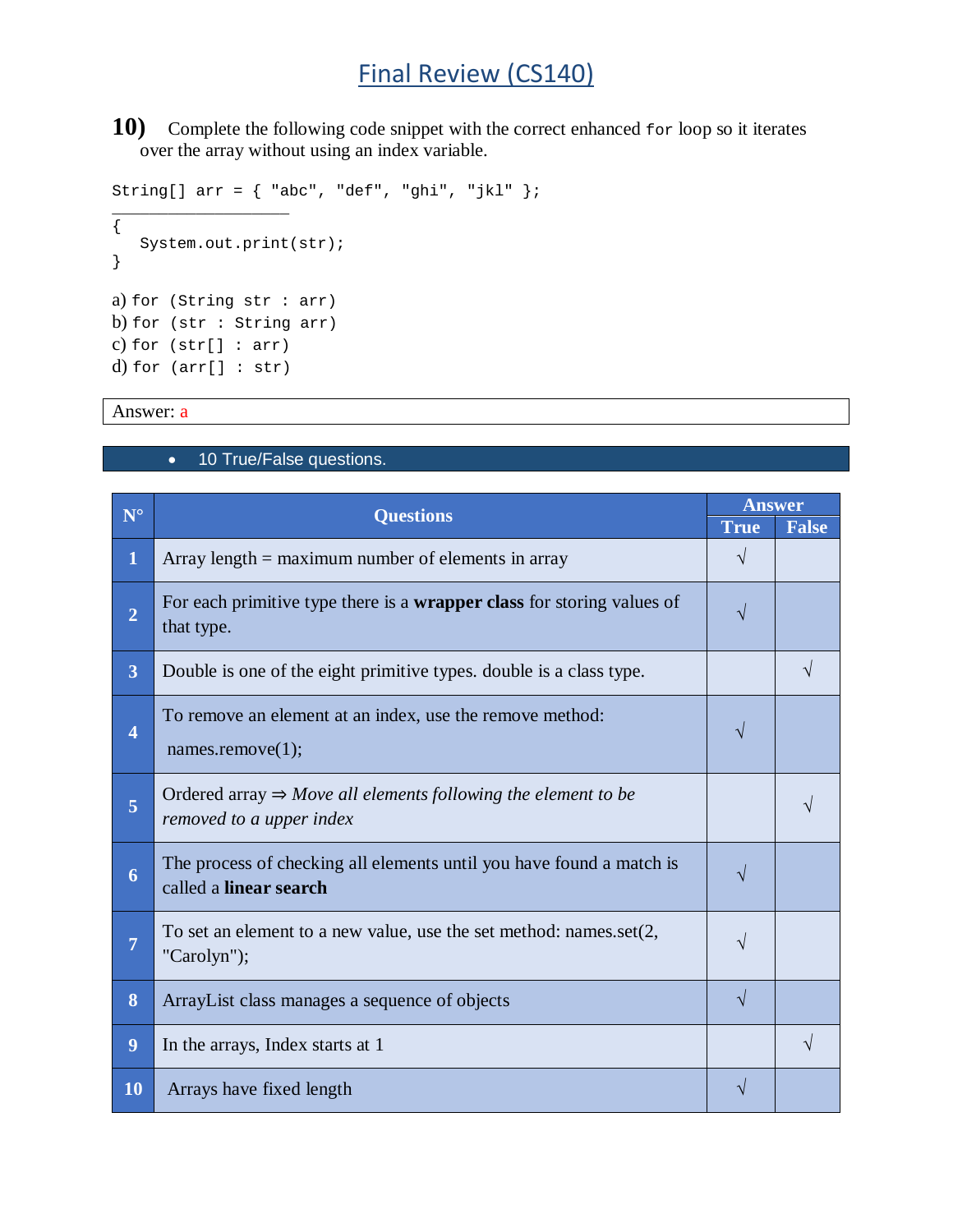## • 4 short answer questions.

**1) How do you construct an array of 10 strings? An array list of strings?** 

```
Answer:
```

```
new String[10]; 
new ArrayList<String>();
```
## **2) What is the difference between arrays and ArrayList?**

### Answer:

Array: Sequence of values of the same type. ArrayList : class manages a sequence of objects.

**3) Why would a programmer use a partially filled array of numbers instead of an array list?** 

Answer:

You need to use wrapper objects in an ArrayList<Double>, which is less efficient.

## **4) What is the difference between ordered array and unordered array?**

Answer:

Ordered array: *Move all elements following the element to be removed to a lower index*

Unordered array: *Overwrite the element to be removed with the last element of the array*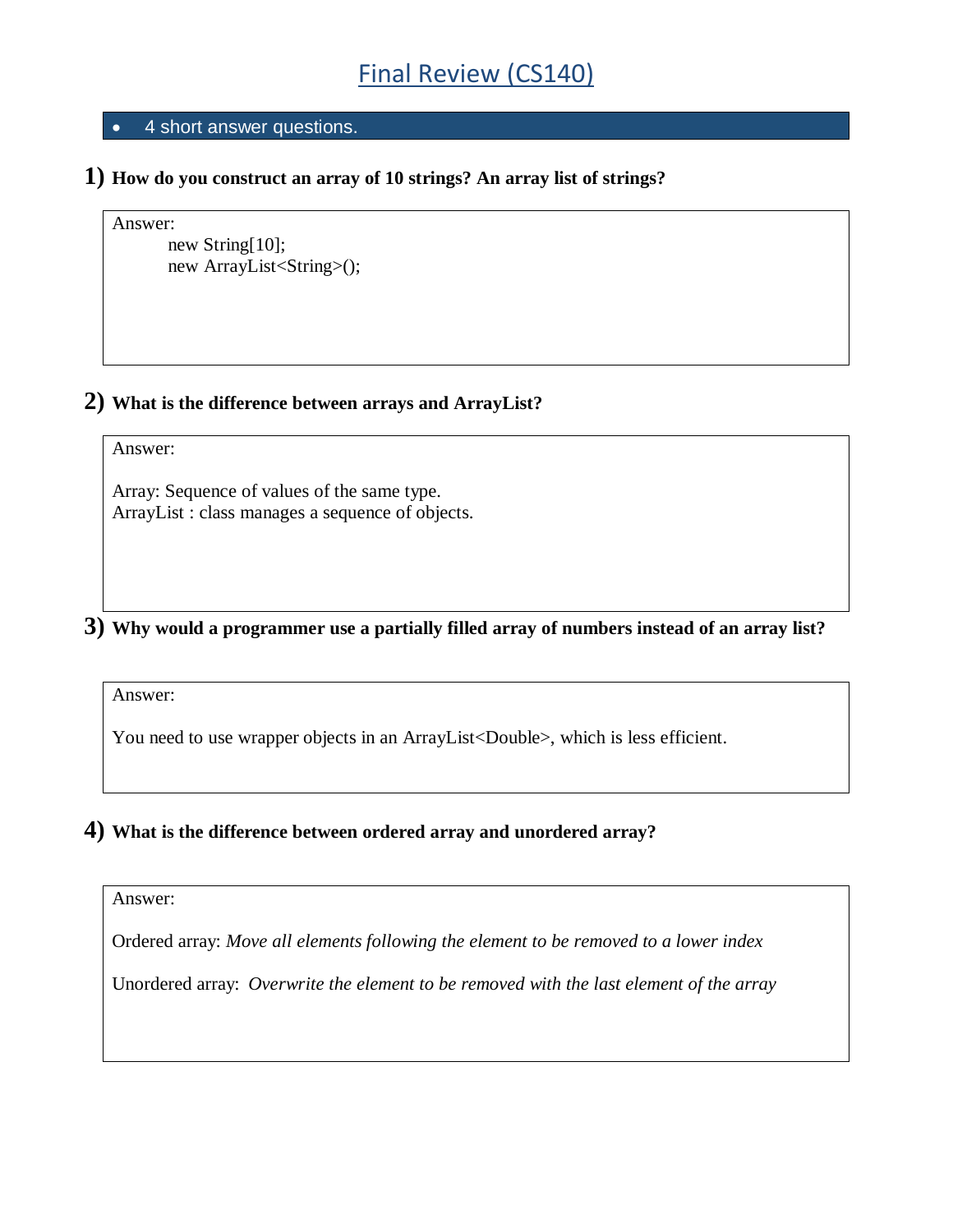## • One question to find/fix errors in the sample code.

Consider the following code snippet.What is the errors?

```
double sum = 1;
 for (int i = 1; i < accounts.size(); i--)
  { 
   BankAccount account = accounts.get(i);sum = sum + account.setBalance(); }
```

```
Answer: 
double sum = 0:
 for (int i = 0; i < accounts.size(); i++)
  { 
  BankAccount account = accounts.get(i);sum = sum + account.getBalance(); }
```
• One questions to print the output for the given code.

What is the output of the following code snippet?

```
public class Arraytotal {
      public static void main(String[] args) {
             int[]values={10,20,30,40}; 
             double total = 0;
             for (double element : values)
             {
                 total = total + element;
             }
             System.out.println(total) ;
      }
}
```
Answer:

100